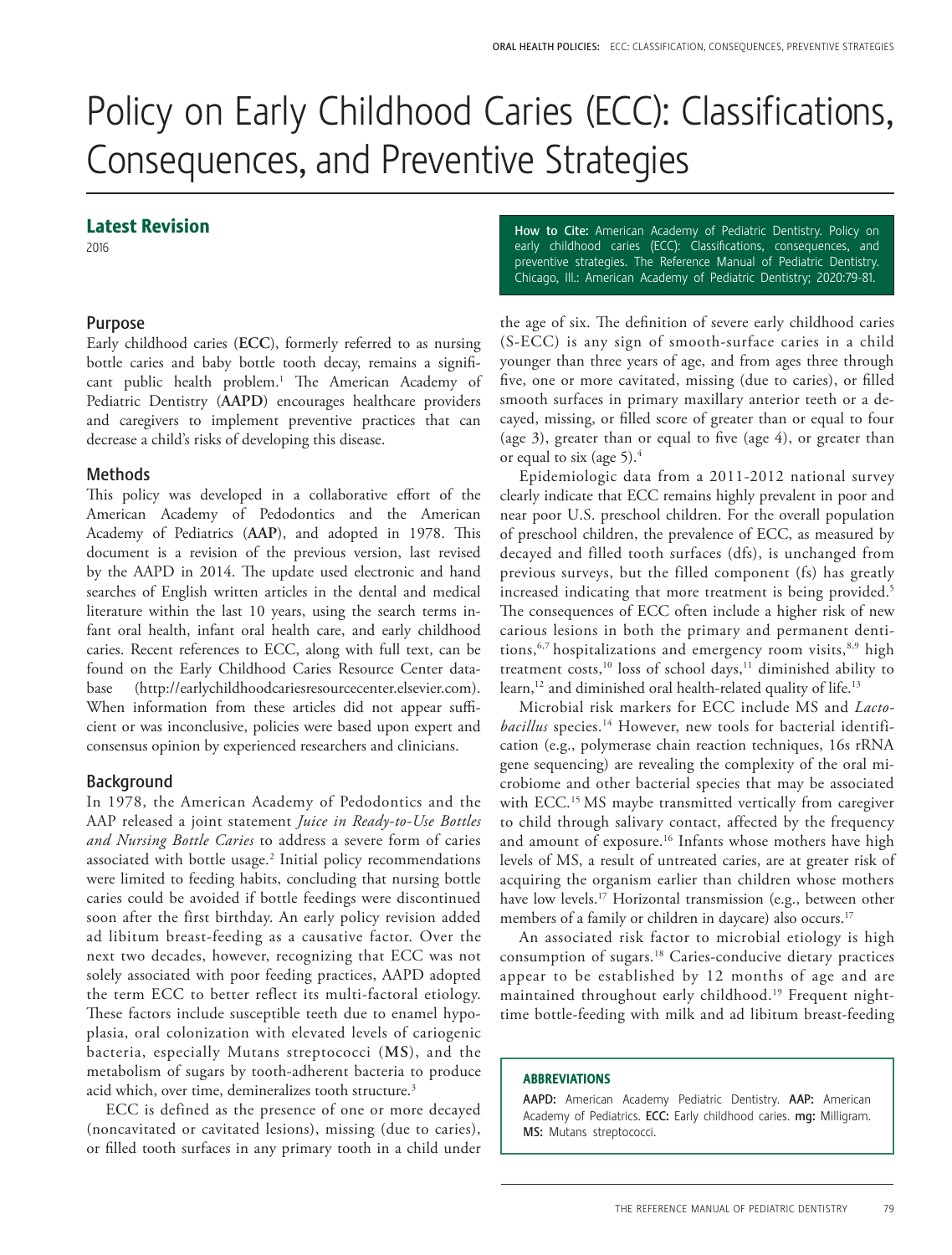are associated with, but not consistently implicated in, ECC.<sup>20</sup> Night time bottle feeding with juice, repeated use of a sippy or no-spill cup, and frequent in-between meal consumption of sugar-added snacks or drinks (e.g., juice, formula, soda) increase the risk of caries.21 While ECC may not arise from breast milk alone, breast-feeding in combination with other carbohydrates has been found in vitro to be highly cariogenic.<sup>22</sup> Frequent consumption of between-meal snacks and beverages containing sugars increases the risk of caries due to prolonged contact between sugars in the consumed food or liquid and cariogenic bacteria on the susceptible teeth.<sup>23</sup> The AAP has recommended that infants should not be given juice from bottles or covered cups that allow them to consume juice throughout the day, and intake of 100 percent fruit juice should be limited to no more than four to six ounces per day for children one through six years old.<sup>24</sup> Additionally, newly-erupted teeth, because of immature enamel, and teeth with enamel hypoplasia may be at higher risk of developing caries.<sup>25</sup>

 Current best practice to reduce the risk of ECC includes twice-daily brushing with fluoridated toothpaste for all children in optimally-fluoridated and fluoride-deficient communities.26,27 When determining the risk-benefit of fluoride, the key issue is mild fluorosis versus preventing dental disease. A smear or rice-sized amount of fluoridated toothpaste (approximately 0.1 milligram (**mg**) fluoride; see Figure) should be used for children less than three years of age. A pea-sized amount of fluoridated toothpaste (approximately 0.25 mg fluoride) is appropriate for children aged three to six.<sup>28</sup> Parents should dispense the toothpaste onto a soft, age-appropriate sized toothbrush and perform or assist with toothbrushing of preschool-aged children. To maximize the beneficial effect of fluoride in the toothpaste, rinsing after brushing should be kept to a minimum or eliminated altogether.<sup>29</sup>

Professionally-applied topical fluoride treatments also are efficacious in reducing prevalence of ECC. The recommended professionally-applied fluoride treatments for children at risk for ECC who are younger than six years is five percent sodium fluoride varnish (NaFV; 22,500 parts per million F).<sup>30</sup>

Evidence increasingly suggests that preventive interventions within the first year of life are critical.<sup>31</sup> This may be best implemented with the help of medical providers who,



Figure. Comparison of a smear (left) with a pea-sized (right) amount J Public Health Dent 1999;59(3):192-7. of toothpaste.

in many cases, are being trained to provide oral screenings, apply preventive measures, counsel caregivers, and refer infants and toddlers for dental care.32

### Policy statement

The AAPD recognizes early childhood caries as a significant chronic disease resulting from an imbalance of multiple risk and protective factors over time. To decrease the risk of developing ECC, the AAPD encourages professional and athome preventive measures that include:

- 1. avoiding frequent consumption of liquids and/or solid foods containing sugar, in particular:
	- a. sugar-sweetened beverages (e.g., juices, soft drinks, sports drinks, sweetened tea) in a baby bottle or no-spill training cup.
	- b. ad libitum breast-feeding after the first primary tooth begins to erupt and other dietary carbohydrates are introduced.
	- c. baby bottle use after 12-18 months.
- 2. implementing oral hygiene measures no later than the time of eruption of the first primary tooth. Toothbrushing should be performed for children by a parent twice daily, using a soft toothbrush of age-appropriate size. In children under the age of three, a smear or rice-sized amount of fluoridated toothpaste should be used. In children ages three to six, a pea-sized amount of fluoridated toothpaste should be used.
- 3. providing professionally-applied fluoride varnish treatments for children at risk for ECC.
- 4. establishing a dental home within six months of eruption of the first tooth and no later than 12 months of age to conduct a caries risk assessment and provide parental education including anticipatory guidance for prevention of oral diseases.
- 5. working with medical providers to ensure all infants and toddlers have access to dental screenings, counseling, and preventive procedures.
- 6. educating legislators, policy makers, and third-party payors regarding the consequences of and preventive strategies for ECC.

## References

- 1. Tinanoff N. Introduction to the conference: Innovations in the prevention and management of early childhood caries. Pediatr Dent 2015;37(3):198-9.
- 2. American Academy of Pediatrics, American Academy of Pedodontics. Juice in ready-to-use bottles and nursing bottle caries. AAP News and Comment 1978;29(1):11.
- 3. Tinanoff N. Introduction to the conference: Innovations in the prevention and management of early childhood caries. Pediatr Dent 2015;37(4):198-9.
- 4. Drury TF, Horowitz AM, Ismail AI, et al. Diagnosing and reporting early childhood caries for research purposes.